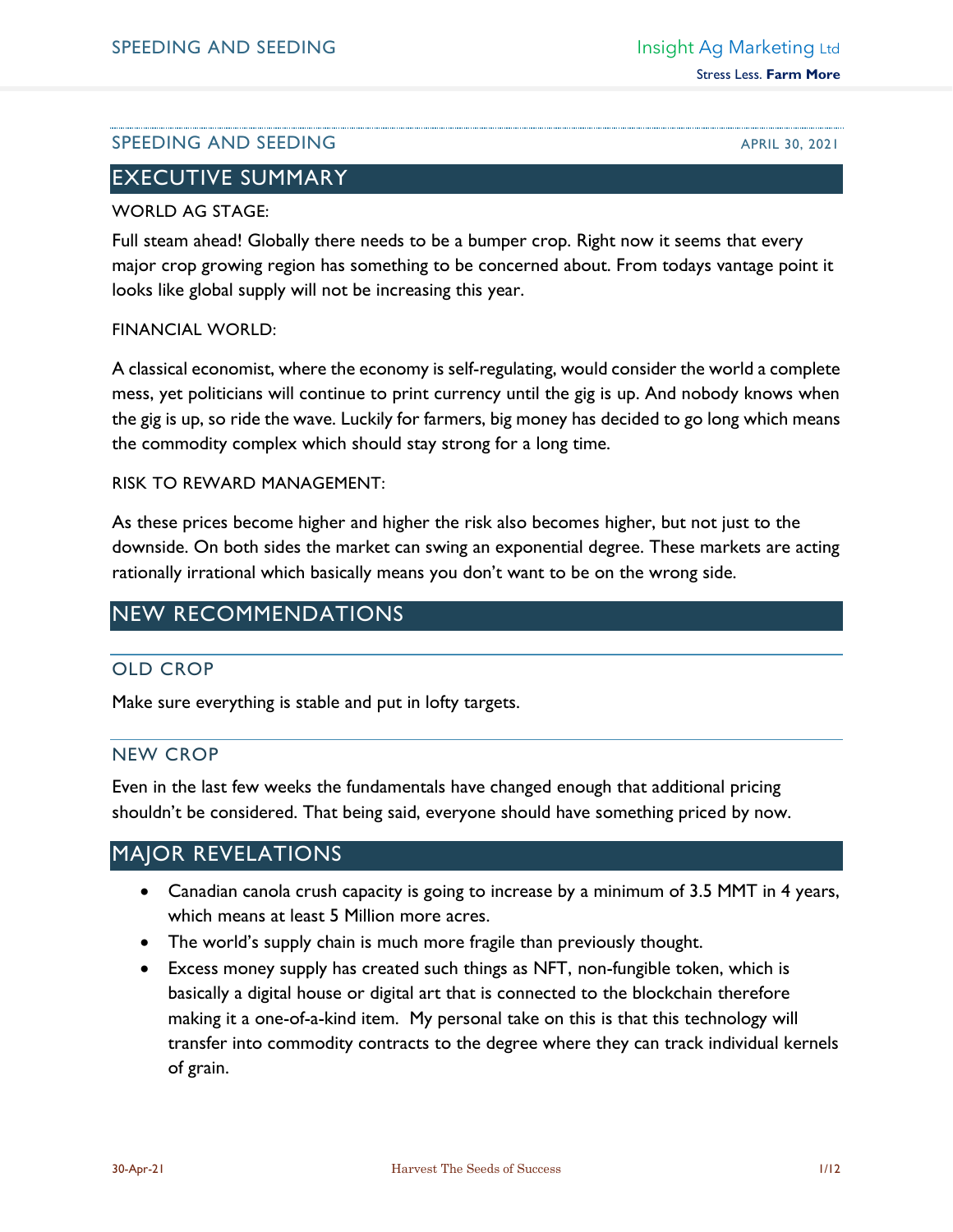• Expect huge market volatility in the coming years. Canola used to move 40 bucks a MT. Going forward moves could easily be 200 plus. This means risk management is more important than ever before. i.e. know your numbers.

## STATS CANADA INTENTDED ACRES -APRIL 27,2021

No surprise with these numbers.

|               | 2019                  | 2020                  | 2021                  | 2019 to 2020 | 2020 to 2021 |
|---------------|-----------------------|-----------------------|-----------------------|--------------|--------------|
|               | thousands of<br>acres | thousands of<br>acres | thousands of<br>acres | % change     | % change     |
| Spring wheat  | 18,782                | 17,926                | 16,340                | $-4.6$       | $-8.8$       |
| <b>Barley</b> | 7,402                 | 7,561                 | 8,613                 | 2.1          | 13.9         |
| Canola        | 21,181                | 20,783                | 21,530                | $-1.9$       | 3.6          |
| Oats          | 3,596                 | 3,839                 | 3,608                 | 6.8          | -6           |

# MARCH PRELIMINARY ESTIMATES OF PRINCIPAL FIELD CROP AREAS

<https://www150.statcan.gc.ca/n1/daily-quotidien/210427/t001b-eng.htm>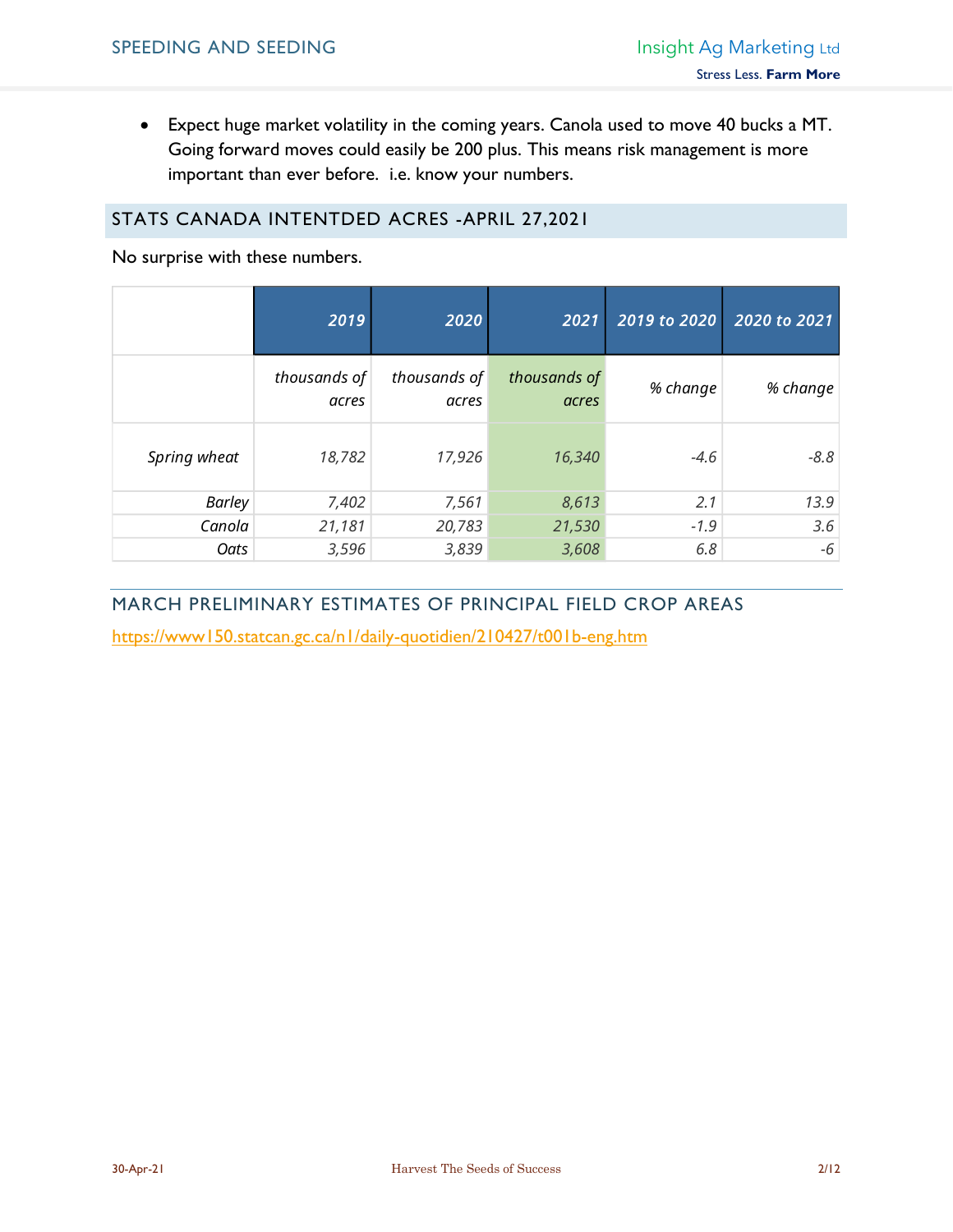# **WEATHER**

Looks like the la Nina is still forming and some of the climatic factors are forming. In much of North America it is dryer than normal. Also, the Canadian soil temperature is lower than normal.

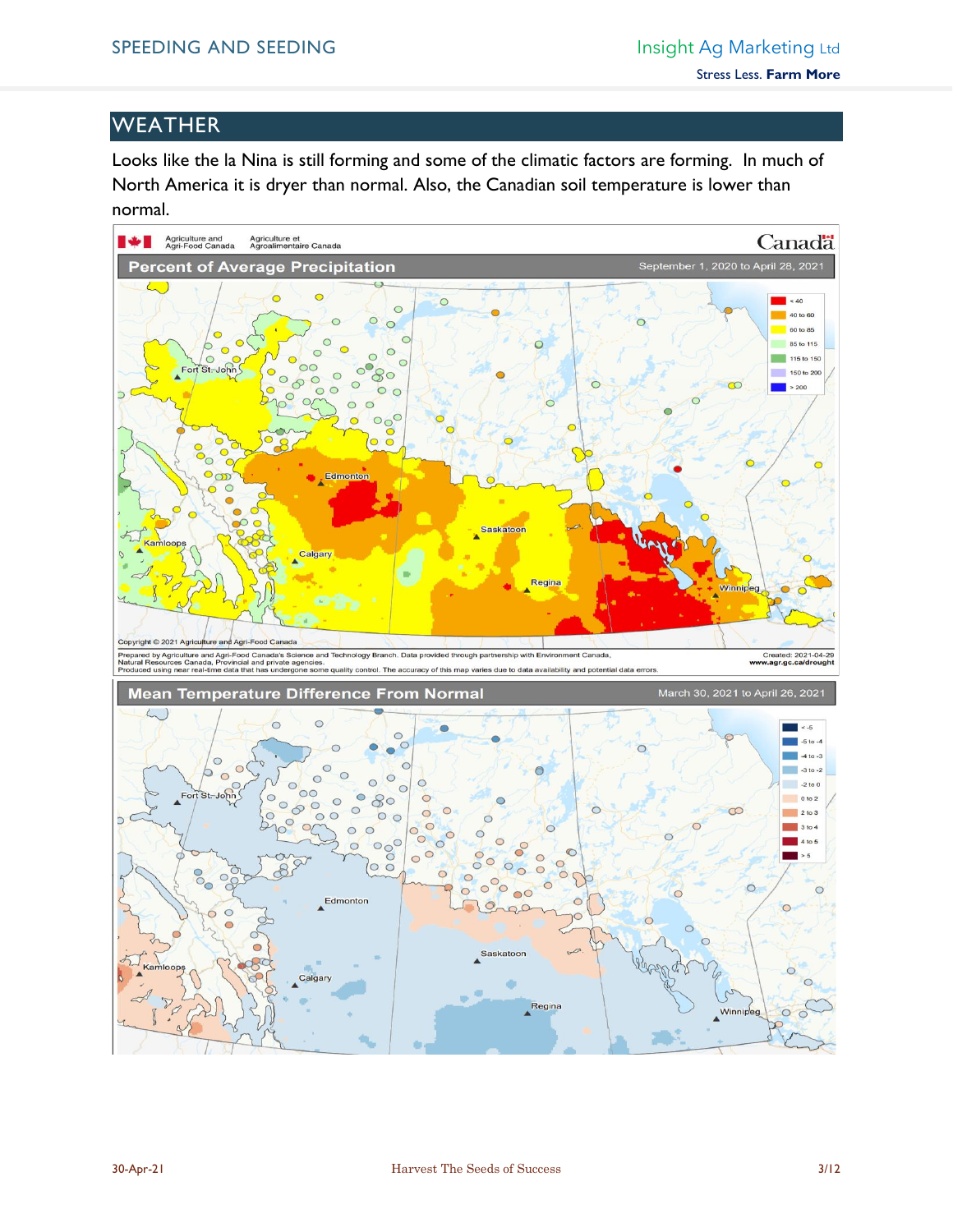The Western part of the USA is very dry. It looks like Texas is dry and parts of Oklahoma. Moving north it looks like Montana, South Dakota and North Dakota are also dry. These states are wheat growing states. Together those few states mentioned above will produce over a 29 million Metric Tonnes of wheat. Canada will produce 27 MMT of wheat (excluding durum).

# Map released: April 29, 2021

Data valid: April 27, 2021



## *BULLISH OR BEARISH.*

The overall commodity complex is decidedly bullish on all commodities. Unfortunately, this is a very complicated time. This time around it is not your simple supply and demand economics 101. This time around it is mashup of factors that is some complex that very few people are going to be able to outsmart this one.

## *Stacking the deck.*

Things are very complex and they are moving very fast. Stacking the deck in this kind of market means focus on the things you can control, like growing the crop. It's a bullish market so that buys time. There is probably no need to do excessive pricing, because anything that disrupts the balance sheet could send this market screaming higher. You don't want to be the one writing the check. Pay attention and manage the risk. It is true that money can be made on both sides of the market. Don't be the one holding the bag when the party is over. At least take some candy out.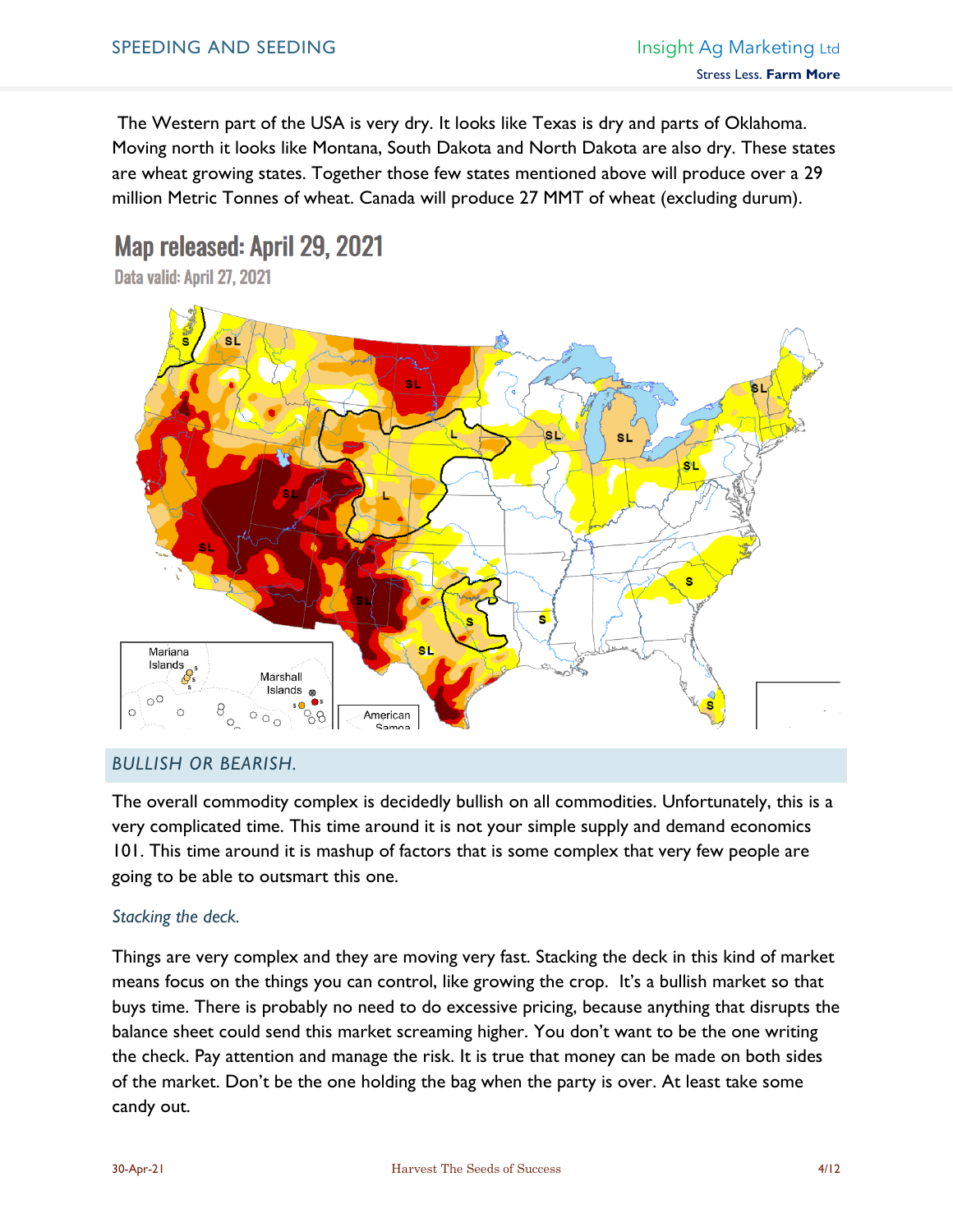# **CANOLA**

#### WORLD STAGE:

The world vegetable market is incredibly strong. There has never been a time in history where demand has been so strong. Couple that with a small supply issue and market goes vertical.

When two major players in the global food world build massive canola crushing plants then take heed. There is a reason why Cargill has touched everything you eat in some way.

A few factors affecting the market right now are:

- Dryness in North America
- Brazil removes import tax on soybeans
- Canada imported canola from Ukraine
- Cargill is building a 1 MMT new canola crush plant in Regina
- Viterra is building 2.5 MMT new canola crush plant in Regina

#### MARKET ZONING AND TIMING:

In reality, old crop canola is running on fumes. The crushers will pay as much as they can as long as arbitrage doesn't become a factor. That means if they can buy canola from Ukraine for cheaper than they will.

New crop canola blew through 650 on the November '21 which is very significant as 650 is a major support and resistance line. The next big line is at 710, then at 796.

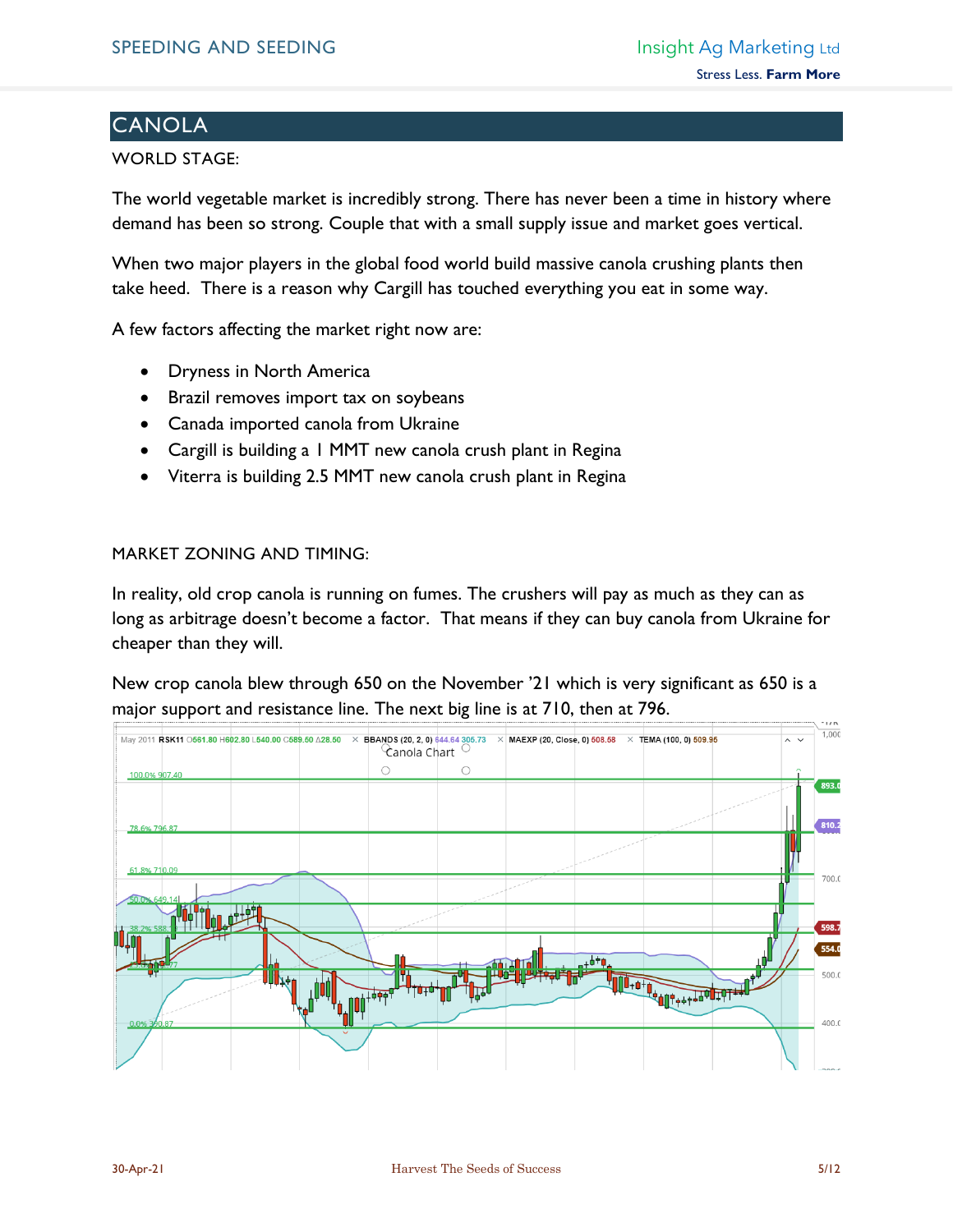#### RISK TO REWARD MANAGEMENT:

• 2021

Again, this market is all about balance and it could be the hardest thing that is done on the farm this year. It's finding that balance between risk Management, Profitability and Speculation.

As the growing season commences we need to pay attention.

#### **Knowns:**

- Very strong Canola demand.
- Dryness in North America
- Basically zero ending stocks
- Futures have blown past 650/mt. Expect volatility.

#### SMART CONTRACTING:

• 2021- look for opportunities that make money. Need to understand that under these current conditions the market could rally or drop \$200/mt in a very short time. Regardless, of the choice things can get very expensive very quick.

#### CURRENT TREND AND LOOKING AHEAD:

- The market is setup for some serious excitement during the growing season. Any thought of drought or even a slight hiccup is going to drive this market crazy.
- Because of this fact it seems like a pretty safe bet to leave some production unpriced and take a wait and see approach.
- It goes without saying that China and the rest of our trading partners need to be watched very carefully. Remember it only takes one idiot in Ottawa to say something stupid and the whole thing comes off the rails.

#### MOVING FORWARD:

- The best thing to do right now is to take money off the table if you haven't done so already.
- It is important to realize that the S&D is super tight and any issues with production could cause the market to jump \$200/mt overnight.
- Don't get caught by overbooking, because in this environment everything is expensive. Puts and Call are expensive, a good futures broker knows what I'm referring to.
- Look at different insurance programs. This could be the year where big premiums have big rewards.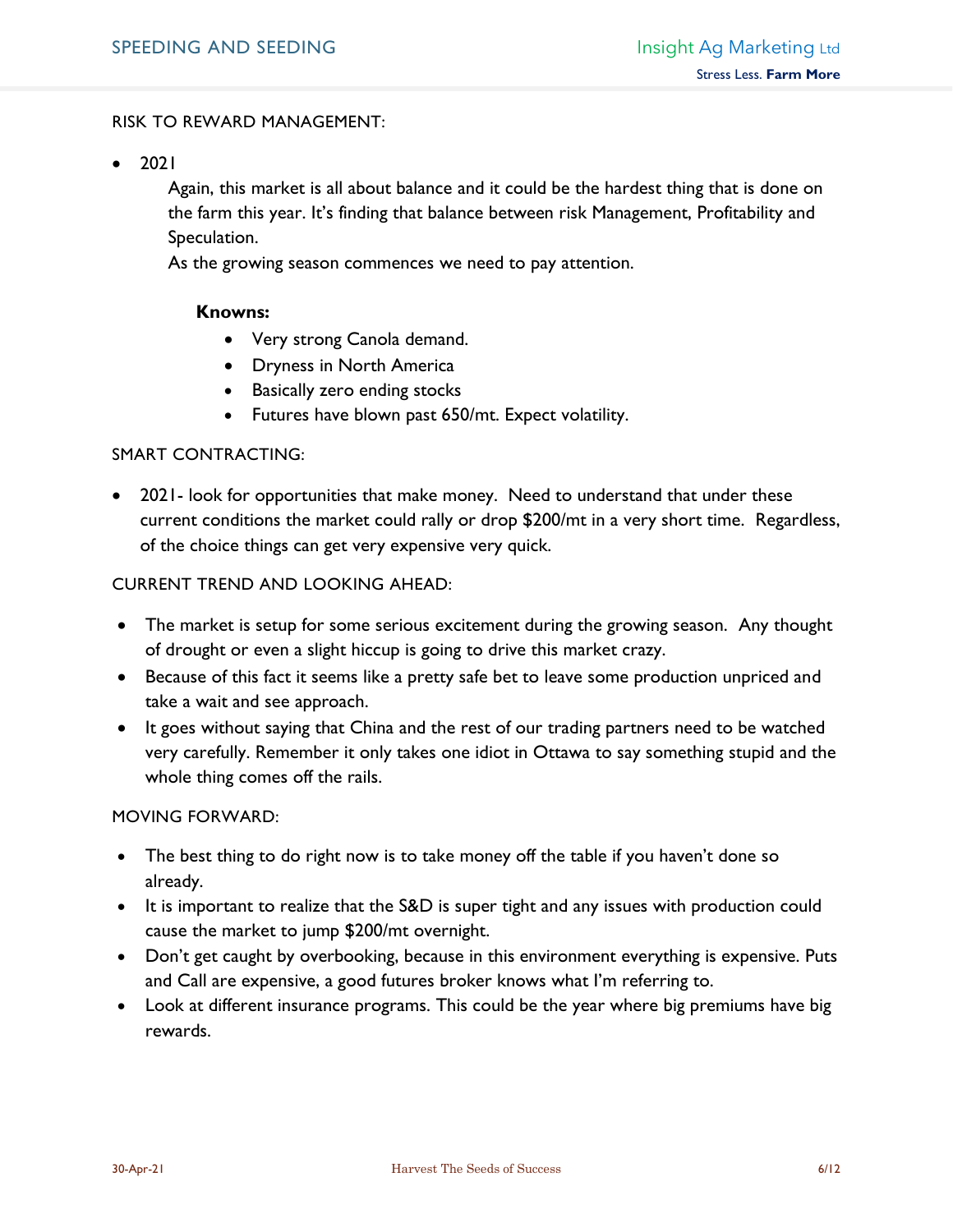# CANOLA **-** General Selling Thoughts

| 2020 Harvest Crop                        |                                                                 | <b>2021 Growing Crop</b> |                                                      | <b>2021 Harvested Crop</b> |     |
|------------------------------------------|-----------------------------------------------------------------|--------------------------|------------------------------------------------------|----------------------------|-----|
| <b>Fall 2020</b>                         | N/A                                                             | <b>Fall 2020</b>         | $10\% - 20\%$<br>12/bu-16/bu                         | <b>Fall 2021</b>           | N/A |
| Winter                                   | N/A                                                             | Winter/<br>Spring 2021   |                                                      | Winter/<br>Spring 2021     |     |
| Spring /<br><b>Summer</b><br><b>2021</b> | $100\%$ Sold $@$ 18<br>keep a load for<br>pure<br>speculation?? | Summer 2021              | Have room to<br>take advantage<br>of summer<br>rally | Growing<br>2022            |     |
| Total                                    | 100%                                                            | Total                    | 25%                                                  | Total                      | N/A |

| Assuming a normal growing season and average production |                                                         |                                          |                                                        |                                 |                  |  |  |
|---------------------------------------------------------|---------------------------------------------------------|------------------------------------------|--------------------------------------------------------|---------------------------------|------------------|--|--|
| <b>TREND</b>                                            |                                                         | <b>Short Term</b><br>$(90 \text{ days})$ | <b>Stable</b>                                          | <b>Long Term</b><br>('6 months) | S&D<br>dependent |  |  |
|                                                         | <b>Technical Range 2021 crop</b>                        |                                          |                                                        |                                 |                  |  |  |
| <b>Lower Range</b>                                      |                                                         | Likely Range                             |                                                        | <b>High Range</b>               |                  |  |  |
| Major<br>Support                                        | 500                                                     | S&D<br>dependent                         | 650-710                                                | <b>Breakout</b>                 | 700-800          |  |  |
| <b>Tough Decision</b>                                   |                                                         |                                          | <b>Best Risk Management</b><br><b>Pull The Trigger</b> |                                 |                  |  |  |
| 50% sold                                                | A bumper<br>crop would<br>push market<br>down this far. | <b>50% sold</b>                          | 710                                                    | 85% sold                        | 800              |  |  |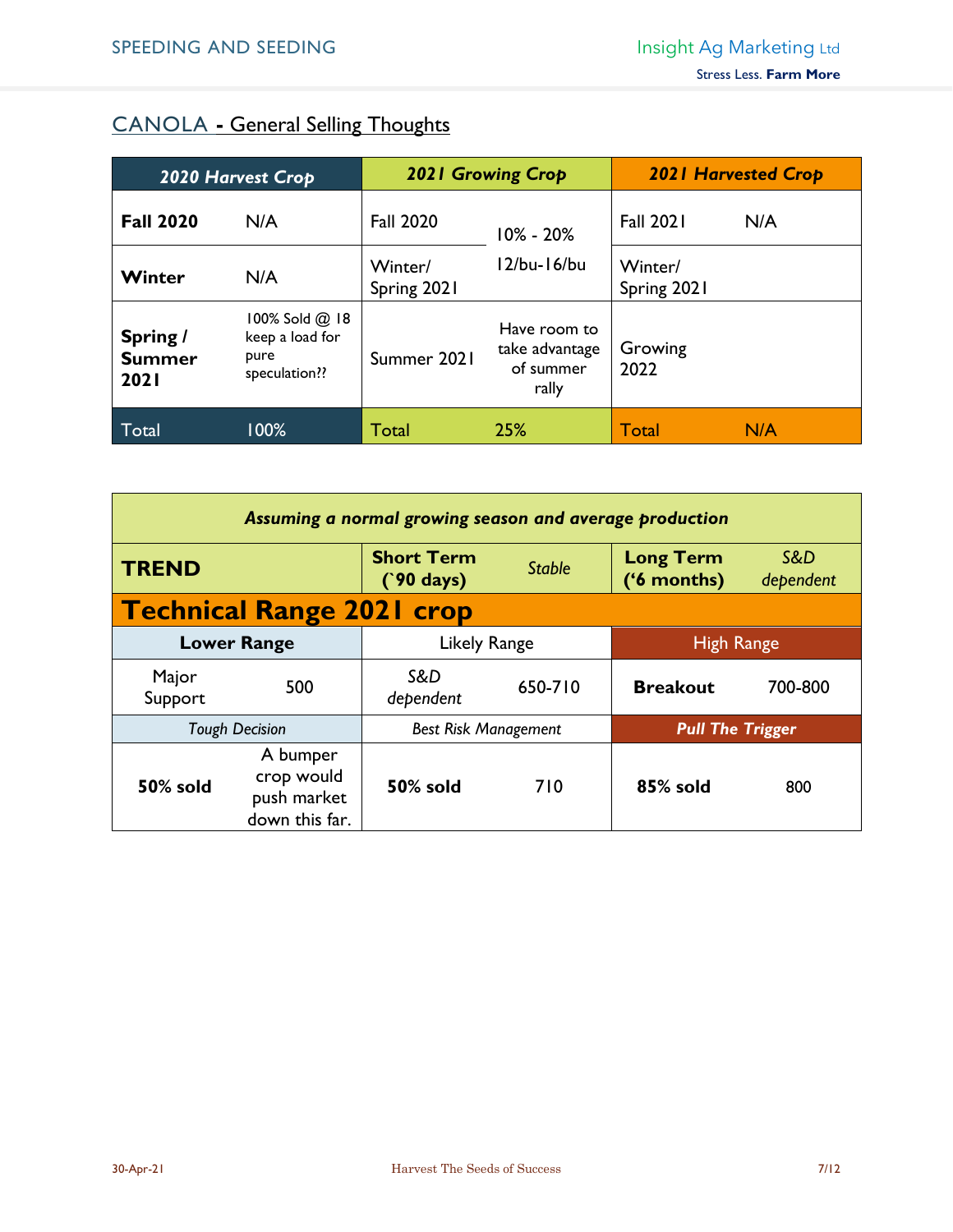# **WHEAT**

#### WORLD STAGE:

Has wheat finally awakened from its slumber? It's been a long time coming and it seems wheat is now awake and ready to go. For the most part this is because it is pretty dry in the States plus a few freeze events. Wheat production in the USA will probably suffer. Likewise, Canada is expecting a smaller crop simply because acreage is going down by 1.5 million acres.

# **Watch for an la Nina year! If this happens wheat will rally significantly. It could be as much as \$2/bu**

#### MARKET ZONING AND TIMING:

Traditionally the ratio between wheat and corn has been 1.35 as in it takes 1.35 bushels of corn to buy one bushel of wheat. The current ration is 1.27 which means less corn is needed to buy a bushel of wheat. The story is much the same with soybeans where the long term average is about .55 and currently running around .49. By looking at these ratios it can be determined that wheat will return to it's commodity equilibrium. Basically, wheat will go up in relative value. It just needs a little push.

#### RISK TO REWARD MANAGEMENT:

- 2021
	- o **A weather market in mid summer could be really exciting with wheat. The set up is there.**
	- o CPS: CPS is priced off of Kansas wheat futures which are enjoying a really nice rally.
	- $\circ$  HRS: There doesn't seem to be a rush when pricing this crop. However, if new crop HRS rallied up to 9.50 or more it would be wise to lock in some production.

#### **Knowns:**

- 1. 2020 wheat production was a record. Ending stocks over production is very high.
- 2. La Nina could be forming. This weather is negative to wheat production.
- 3. Wheat is undervalued compared to corn and soybeans. This always corrects.

#### SMART CONTRACTING:

- 2021
	- o CPS Stand aside
	- $\circ$  HRS Have some lofty targets in for a summer rally. Be quick like a fox.

#### MOVING FORWARD: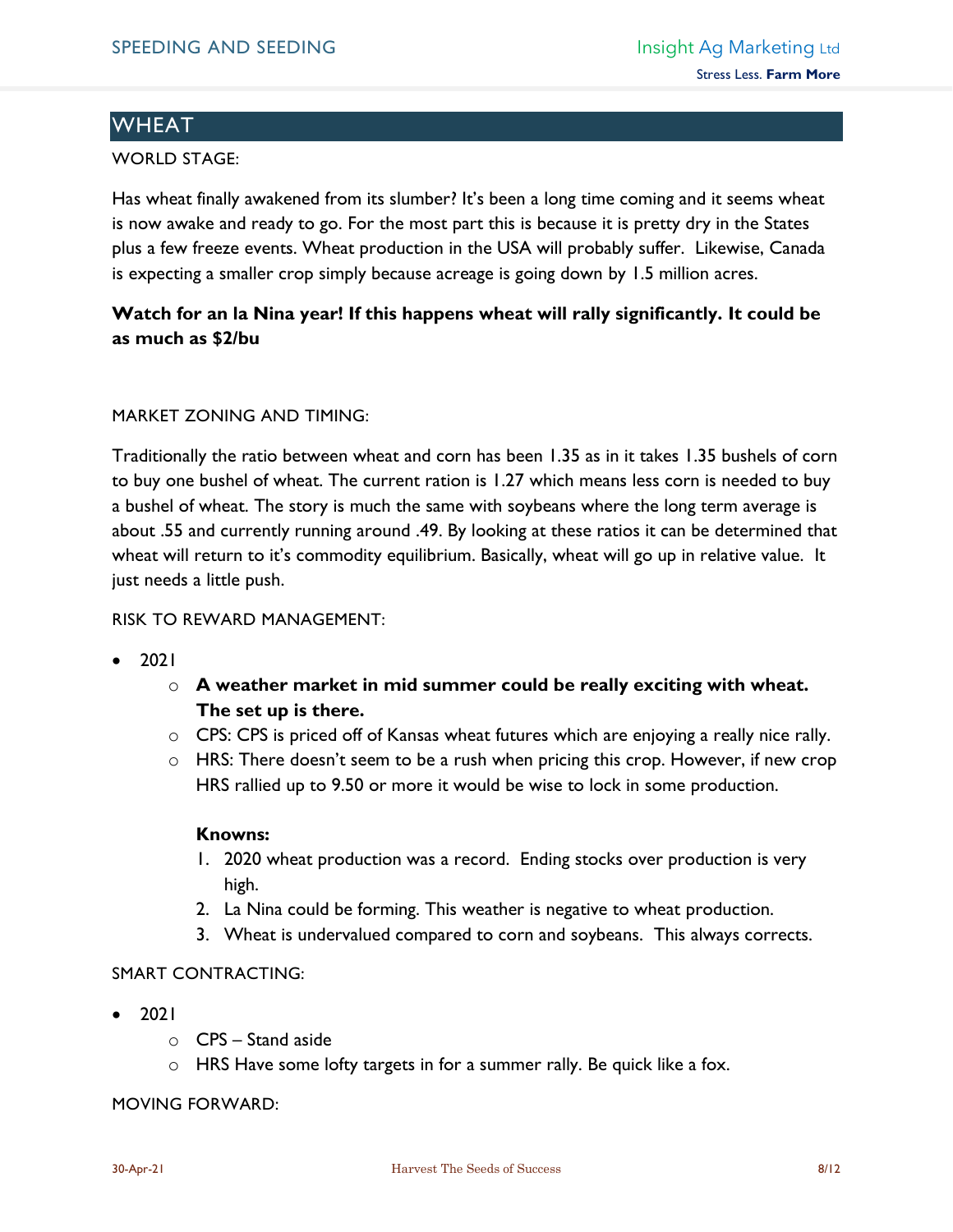Best thing that can be done right now is to be prepared for a La Nina Year. The setup is already in place. The market just needs a trigger.

CURRENT TREND AND LOOKING AHEAD:

| 2020 Harvest Crop                        |                                                                   | <b>2021 Growing Crop</b> |                                                      | <b>2021 Harvested Crop</b> |     |
|------------------------------------------|-------------------------------------------------------------------|--------------------------|------------------------------------------------------|----------------------------|-----|
| <b>Fall 2020</b>                         | N/A                                                               | <b>Fall 2020</b>         | <b>CPS</b> futures<br>only                           | <b>Fall 2021</b>           | N/A |
| Winter                                   | N/A                                                               | Winter/<br>Spring 2021   |                                                      | Winter/<br>Spring 2021     |     |
| Spring /<br><b>Summer</b><br><b>2021</b> | $100\%$ Sold $@$<br>8.50 keep a load<br>for pure<br>speculation?? | Summer 2021              | Have room to<br>take advantage<br>of summer<br>rally | Growing<br>2021            |     |
| Total                                    | 100%                                                              | Total                    | 25%                                                  | <b>Total</b>               | N/A |

| Assuming a normal growing season and average production<br>(If this is a true La Nina year than prices will be higher) |                                                         |                                          |                 |                                 |                                  |  |  |
|------------------------------------------------------------------------------------------------------------------------|---------------------------------------------------------|------------------------------------------|-----------------|---------------------------------|----------------------------------|--|--|
| <b>TREND</b>                                                                                                           |                                                         | <b>Short Term</b><br>$(90 \text{ days})$ | <b>Unstable</b> | <b>Long Term</b><br>('6 months) | <b>VERY S&amp;D</b><br>dependent |  |  |
|                                                                                                                        | <b>Technical Range 2021 crop -KANSAS Wheat Futures</b>  |                                          |                 |                                 |                                  |  |  |
| <b>Lower Range</b>                                                                                                     |                                                         | Likely Range                             |                 | <b>High Range</b>               |                                  |  |  |
| Major<br>Support                                                                                                       | \$4/bu                                                  | <b>A Slow Up</b><br><b>Trend</b>         | $6 - 7.50$      | <b>Breakout</b>                 | $7.50 - 9.5$                     |  |  |
| <b>Tough Decision</b>                                                                                                  |                                                         | <b>Best Risk Management</b>              |                 | <b>Pull The Trigger</b>         |                                  |  |  |
| 50% sold                                                                                                               | A bumper<br>crop would<br>push marked<br>down this far. | 50% sold                                 | 8.50            | 85% sold                        | 8.50                             |  |  |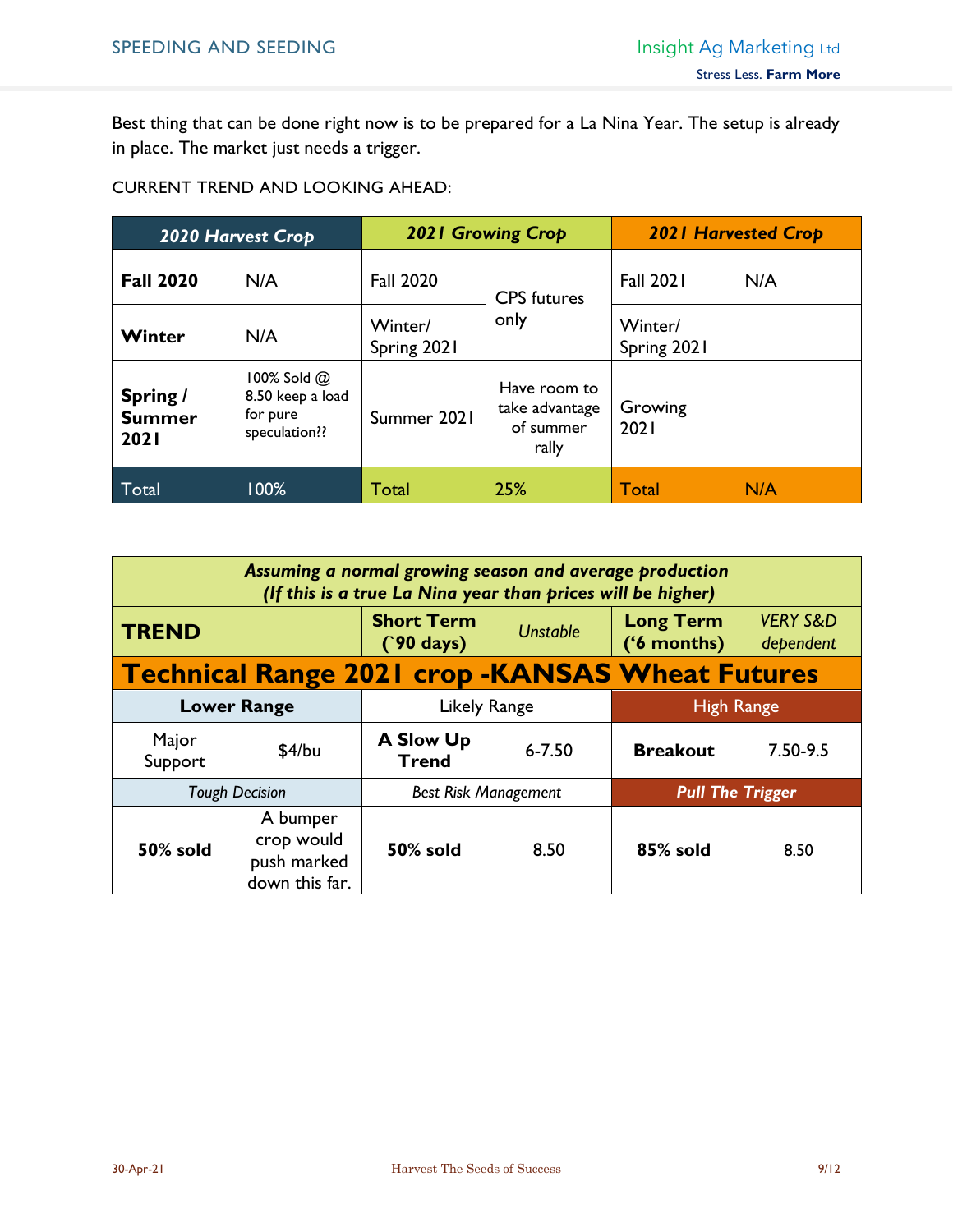# BARLEY

#### WORLD STAGE:

Worldwide barley acres will be increasing this year. Farmers around the world will respond to this price action. Generally speaking many farmers consider barley an "easy and cheap" crop to grow. In Canada there has been a fundamental shift in the arbitrage market because the elvevator system is now involved in the barley trade. Expect freight spreads to narrow in. This might cause some feedlots to re locate to a place where money flow is the greatest???

#### MARKET ZONING AND TIMING:

The going forward barley pricing zone should be somewhere around 5 bucks. Again, this year barley pricing will depend a lot on the growing season and the crop that is produced. It seems as if the new crop barley market is stabilizing and taking a wait and see approach. This makes sense as domestic buyers can not efficiently hedge their positions.

#### RISK TO REWARD MANAGEMENT:

- 2021
	- o There should be a significant portion of barley sold to elevators already. New crop pricing has come off significantly. Any price greater than 5 is a no brainer.

#### **Knowns:**

- A lot of barley will be grown this year. Close to 9 million acres
- New crop sales have been very aggressive. Export program could be as high as 4 mmt? This year it is estimated at 3.3MMT.
- Canada ending stocks are virtually zero.
- Tight Corn S&D

## SMART CONTRACTING:

2021

- $\circ$  Nothing wrong with being 40% sold when the prices are this high if you have priced correctly.
- o If you haven't priced anything yet use some targets to get some sales on the books.

#### CURRENT TREND AND LOOKING AHEAD:

Under normal circumstances the probability of new crop barley being lower in the fall than it is right now is pretty high. The amount of barley that will be grown is very large and export demand is only so much. Expect the S&D to start coming into alignment.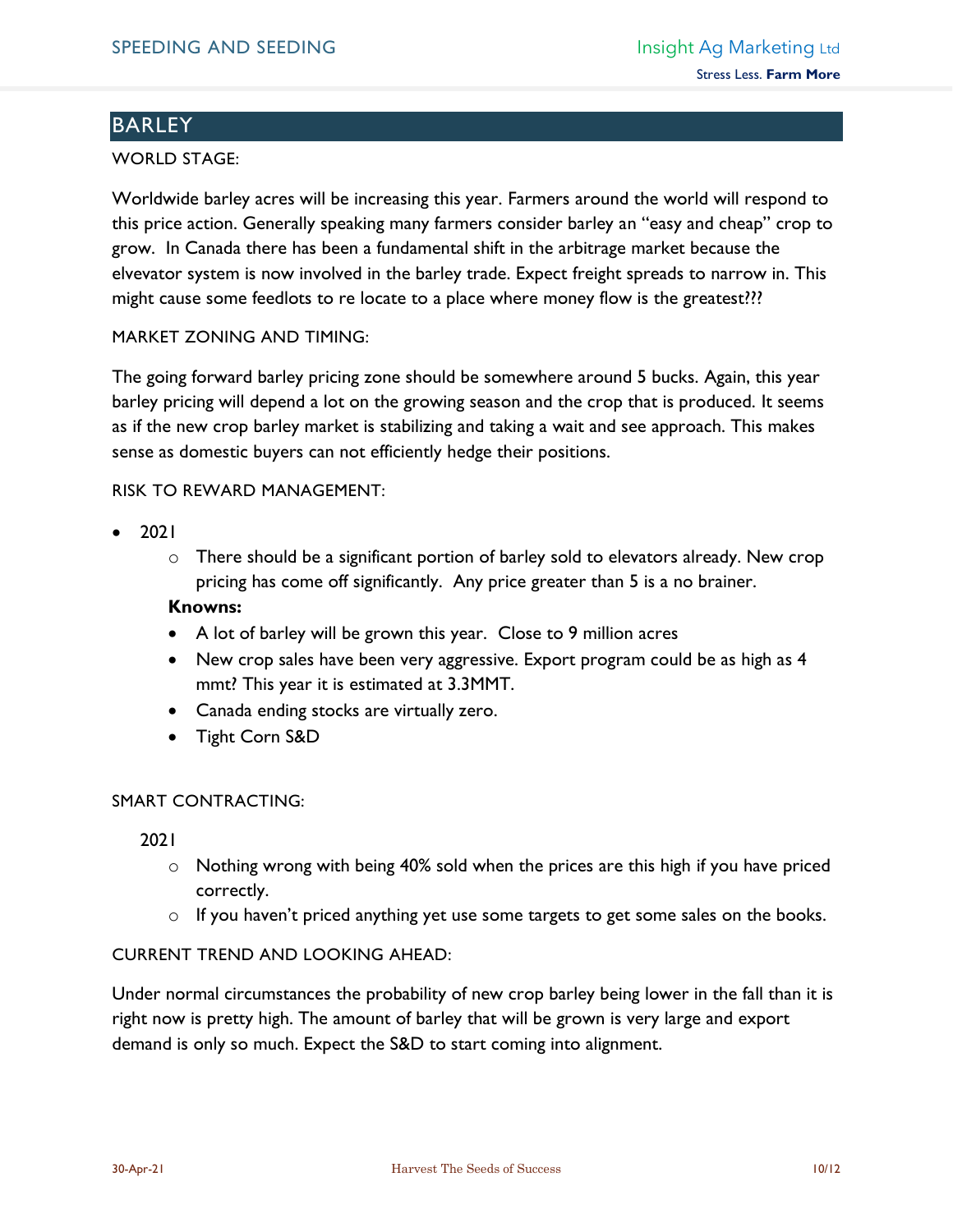| 2020 Harvest Crop                        |                                                                  | <b>2021 Growing Crop</b> |                                                      | <b>2021 Harvested Crop</b> |     |
|------------------------------------------|------------------------------------------------------------------|--------------------------|------------------------------------------------------|----------------------------|-----|
| <b>Fall 2020</b>                         | N/A                                                              | <b>Fall 2020</b>         | $10\% - 50\%$<br>5/bu - 6/bu                         | <b>Fall 2021</b>           | N/A |
| Winter                                   | N/A                                                              | Winter/<br>Spring 2021   |                                                      | Winter/<br>Spring 2021     |     |
| Spring /<br><b>Summer</b><br><b>2021</b> | $100\%$ Sold $@$<br>6.5 keep a load<br>for pure<br>speculation?? | Summer 2021              | Have room to<br>take advantage<br>of summer<br>rally | Growing<br>2021            |     |
| Total                                    | 100%                                                             | Total                    | Up to $50\%$                                         | <b>Total</b>               | N/A |

| Assuming a normal growing season and average production |                                                         |                                              |               |                                 |                         |  |
|---------------------------------------------------------|---------------------------------------------------------|----------------------------------------------|---------------|---------------------------------|-------------------------|--|
| <b>TREND</b>                                            |                                                         | <b>Short Term</b><br>$(90 \text{ days})$     | <b>Stable</b> | <b>Long Term</b><br>('6 months) | Down - S&D<br>dependent |  |
|                                                         | <b>Technical Range 2021 crop</b>                        |                                              |               |                                 |                         |  |
| <b>Lower Range</b>                                      |                                                         | Likely Range                                 |               | <b>High Range</b>               |                         |  |
| Major<br>Support                                        | 4.50                                                    | <b>A Slow</b><br><b>Down</b><br><b>Trend</b> | 4.75-6.00     | <b>Breakout</b>                 | 6.50                    |  |
| <b>Tough Decision</b>                                   |                                                         | <b>Best Risk Management</b>                  |               | <b>Pull The Trigger</b>         |                         |  |
| 50% sold                                                | A bumper<br>crop would<br>push market<br>down this far. | 65% sold                                     | 5.75          | 95% sold                        | 6.50                    |  |